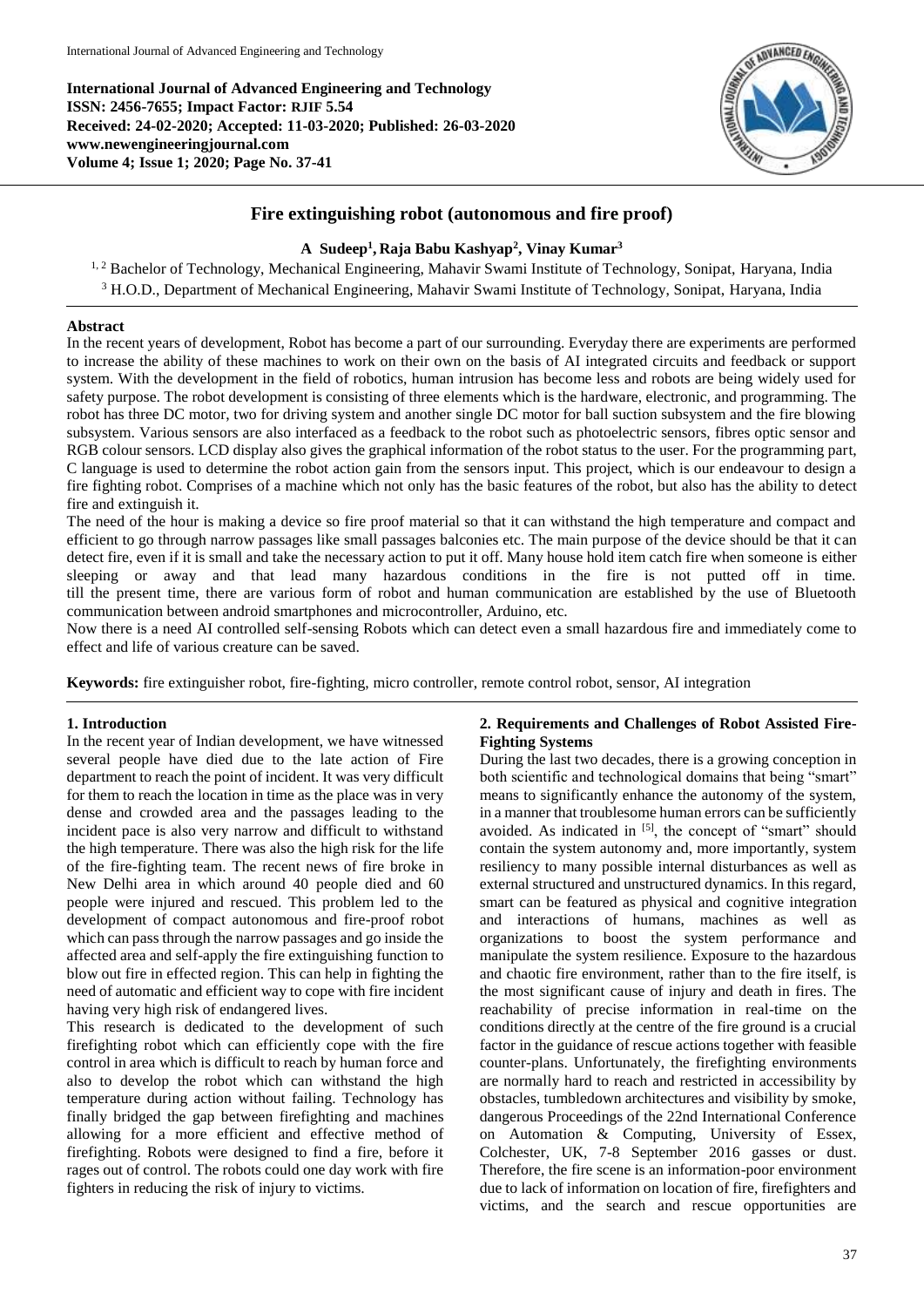previously unimaginable due to lack of situational conditions and real-time information for targeted decision making. It is found that a restricted visual field and obscured cameras augments the distress of firefighters working under pressure. The exposure time of individuals and unobstructedness of firefighting and rescue paths are of paramount importance for the operational efficiency of firefighting and rescue particularly during and after the incidences. The term unobstructedness refers to the guarantee of adaptability to the physical environments change, for instance, ceilings, floors, or walls collapse, furniture relocates. The prevailing hightech localization and navigation systems are generally not adaptable to these dynamic changes, wherein thick smoke, high temperature, gusts of air, noise, obstacles and falling debris hinder the propagation of the ultrasound, radio, and laser signals conventionally utilized for localization and perception [6]. In smoke laden circumstances with restricted visibility, the exposure time is extremely relying on the dynamic knowledge of the growing fire and the threedimensional movement of smoke within such environments. Human behaviours (e.g. initial response, movement redirections as well as walking speed  $[7, 8]$  make firefighting operation difficult to conduct  $[9, 10]$ . A large amount of research has been devoted regarding human behaviour in fires and the simulation of the movement of individuals in such hazardous environment. To date, the prediction and sensing of visibility are typically reliant upon empirical and static data from preinstalled and infrastructure based location systems for various targets and do not take into account the hybrid dynamic concentrations, wherein those systems typically fail in environmental conditions changes (e.g. temperature rises, furniture moves, floors collapse), and power failure. The entry time of firefighters and escaping time of individuals are largely depending on the unobstructedness of firefighting and rescue paths. Currently, robots do not sufficiently enhance human confidence. Necessary capabilities to such robots are the perceived visibility of the surroundings, heavy physical tasks (HPT) such as obstacle avoidance, forcible entry, sweeping and loading to guarantee the paths unobstructedness. Ideally, these capabilities should be available as a function of the dynamic fire environment. To date, the functionalities of the firefighting robots are restricted into information collection, flame detection, remotely fire extinguishing, etc., and conventionally no heavy physical tasks are assigned. Despite considerable advancements in the development of sensor technologies and robotics for firefighting there has been little interaction between robots and human perceptions of visibility as recorded in field trials and the equivalent numerical infrastructure simulations of visibility in a dynamic firefighting scene.

# **3. Fire-Fighting Robot**

## **Robot**

A robot is a machine especially one programmable by a computer capable of carrying out a complex series of actions automatically. Robots can be guided by an external control device or the control may be embedded within. Robots may be constructed to take on human form but most robots are machines designed to perform a task with no regard to how they look. In other words a robot is a machine designed to execute one or more tasks repeatedly, with speed and precision. The branch of technology that deals with the design, construction, operation, and application of robots, as

well as computer systems for their control, sensory feedback, and information processing is robotics. Robots have replaced humans in performing repetitive and dangerous tasks which humans prefer not to do, or are unable to do because of size limitations, or which take place in extreme environments such as outer space or the bottom of the sea.

## **Fire Extinguishing Robot**

Fire Extinguish Robot Fire extinguishing robot reduces the risk of firefighting. The fire sensor helps the detect fire and smoke, etc. These types of robots are very helpful for fire squad. An automatic fire extinguisher robot is a hardwarebased model used for extinguishing the fire automatically during fire accidents. This robot will move in a direction with respect to the fire intensity with the help of ZIGBEE communication. The robot shield is coated with some special material that is capable of withstanding very high temperature. During fire accidents this robot has to follow the black strips on a white floor and can extinguish the fire on the fired place. It takes long time for human to take action on extinguishing the fire. Even if we put fire alarms, it takes long time for the fire brigade to reach the location. By that time, it can cause huge loss of properties. This robot does not require any human presence. It can start extinguishing the fire immediately so that the fire does not spread a lot and can be controlled easily. As soon as the fire starts, human fire brigade is also informed to be on the safe side. The robot finds its applications in rescue operations during the fire accidents where possibilities for service men to enter the fire prone area is very less and also during wars to perform rescue functions. The most added advantage of this robot is that it turns on automatically as it detects the fire around its surroundings by using thermocouple.

## **Feature**

- 1. This robot can move both forward and reverse direction and can turn in both left and right direction.
- 2. The movement of the robot is controlled by sensors and manipulators on the basis of feedback provide by sensors or the command given by controller.
- 3. It can sense the fire using fire high dense smoke with help of sensors.
- 4. It accumulates a water tank and water pump to extinguishing fire.
- 5. A power source is used to drive the circuitry.

## **4. Different fire-fighting platforms**

Fire, smoke, darkness, water, power outages and noise may hinder a firefighting, searching and rescue system from working, and the personal protective equipment (PPE), gloves as well as facemasks prevent standard mobile computers from working. Conceptually, a smart firefighting and rescue system should contain risky intervention, information gathering, storage, exchange, analysis, and integration from a variety of sensor networks and dynamic databases for environmental surveillance, decision recommendation and support. Challenges and difficulties are associated with each of the aforementioned domains.

The Snake Fighter, Anna Konda, shown in Fig. 1 is able to push against external obstacles apart from a flat ground and capable of obstacle-aided locomotion and extinguishing fire using a nozzle mounted at the front of the robot, with hydraulic medium in the joint actuation. A combined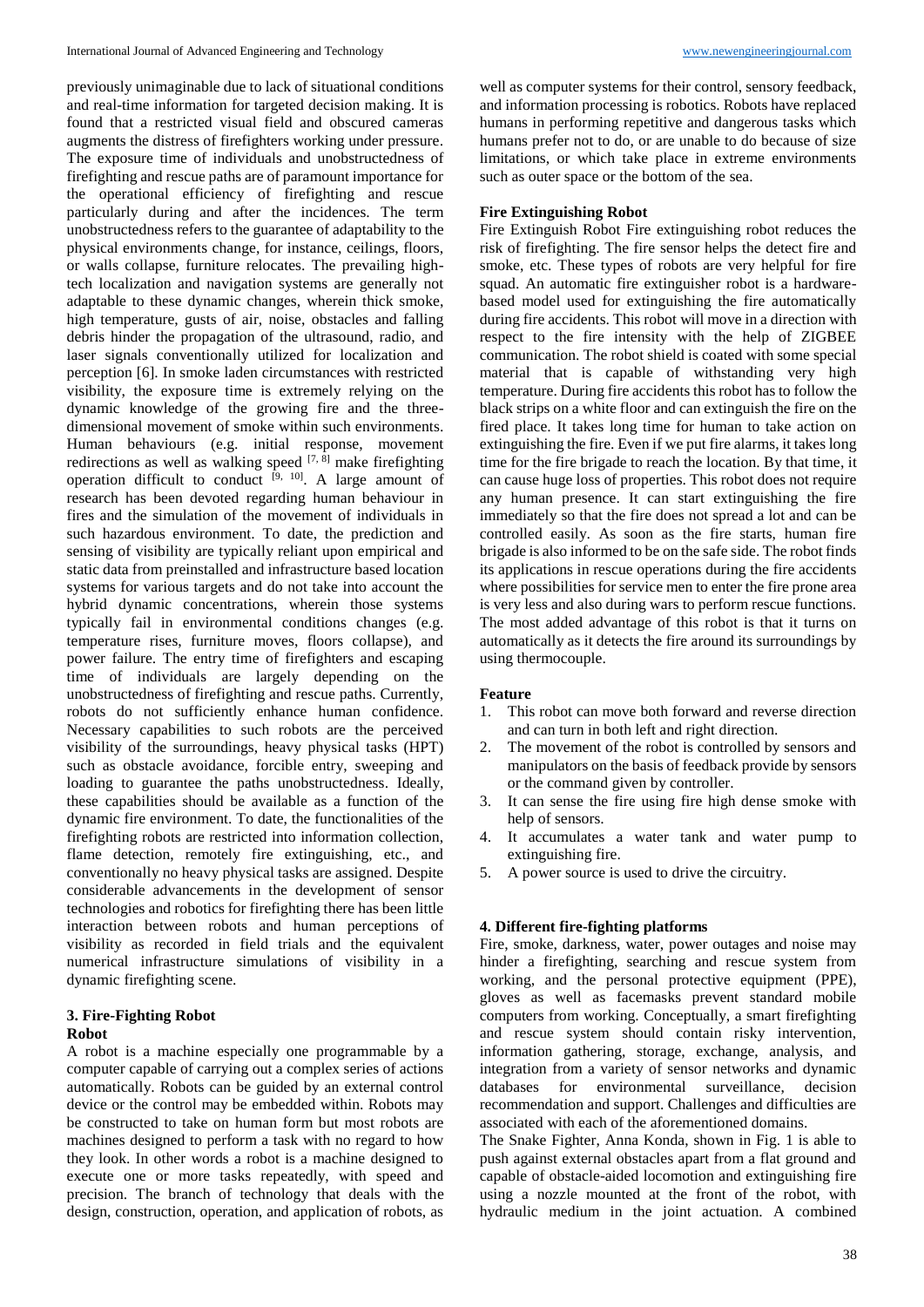utilization of water is realized for hydraulic joint actuation, fire extinguishment and robot cooling under high temperature.

LUF60 shown in Fig. 2 is a popular firefighting robot equipping with an air blower and a water beam fog. The monitor nozzle has a flow rate up to 800 GPM and it is capable of blowing the water beam up to 80m. For the sake of enhancing the mobility in the harsh condition of high temperature, rubber track system is equipped with heat resistance rate up to 400 degrees Fahrenheit. The rubber track system also enables the capability of descending and ascending the stairs.

A humanoid firefighting robot, SAFFiR shown in Fig. 3, utilizes a bio-inspired geometry with parallel actuated biped using linear actuators, it is capable of omnidirectional walking, balancing in sea state conditions, traversing obstacles and manipulating fire suppressors.

Parosha Cheatah GOSAFER is designed for rough terrain and capable of operating in several environmental conditions using a 10 road wheels for high mobility. A mixture of water and cutting agent is equipped and being ejected via a nozzle on a glance at high pressure to cut through most of the known construction materials very quickly. A powerful firefighting robot TAF 20 shown in Fig. 4 can sweep away the obstacles via bulldozer blades and clear smoke from burning buildings with a high-powered fan. It is also able to spray water mist or foam from 60m and blast water for 90m. Remote control and operation can be facilitated up to 500m away to send the robot into environments hazardous to firefighters.



**Fig 1:** The Snake Fighter Anna Konda



**Fig 2:** LUF60 [13] .



Fig 3: SAFFiR<sup>[14]</sup>.



**Fig 4:** TAF 20 [16] **.**

Thermite 3.0  $[17]$  is a small firefighting robot is capable of fitting into restricted space. It has integrated multiple HD analogy video cameras and optional Infrared (IR) FLIR. As an electrically powered Unmanned Ground Vehicle (UGV), FIREMOTE<sup>[18]</sup> can be remotely operated through a control panel and tracked outside the dangerous area. The control panel has a daylight viewable monitor that a software dashboard can be displayed with the robot's parameters as well as video feedback for navigation. FIREMOTE is equipped with a monitor, colour navigation camera, local cooling system and variable pattern nozzle. ArchiBot-M [19] has an independent suspension system. It is capable of ascending and descending stairs and working under high temperatures, since it is waterproof and equipped with a cooling system. More interestingly, the Sweden-made firefighting robot Brokk 50  $^{[20]}$  is capable of forcible entry, rescue, excavation, notching, carrying payload within unsafe or extreme environment.



**Fig 5:** Brokk 50<sup>[20]</sup>.

The comparison of the prevailing robot-assisted firefighting platforms with key features is presented in Table I. The emerging and prosperous developments of robotics, ICT technologies as well as data informatics have provided a variety of effective and promising solutions to many practical problems in emergency responses. However, open challenges and difficulties alongside huge, complex and tough tasks associated with emergencies in firefighting are still far from being fully addressed. The requirements and challenges are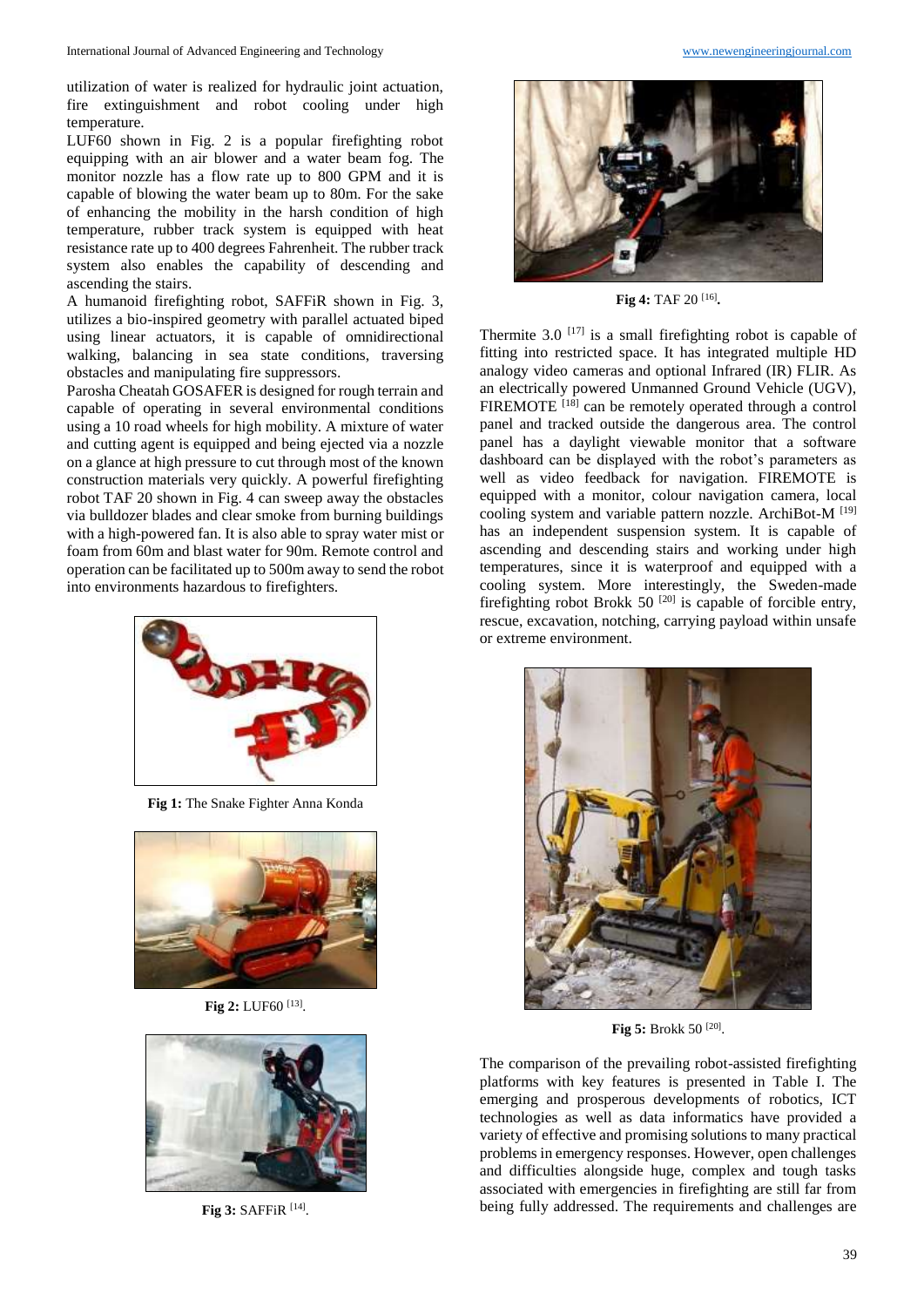#### identifies as follows:

| <b>Rodrod</b>                            | <b>Form</b>                                    | <b>Texas River</b><br><b>Hegins</b>   | <b><i>Institute</i></b>                                                    | <b>Clevening Made</b>                                         | Portugalism                                                    | <b>Participites</b>                  | <b>SBPT</b>  | Casartes<br>of Unigle              |
|------------------------------------------|------------------------------------------------|---------------------------------------|----------------------------------------------------------------------------|---------------------------------------------------------------|----------------------------------------------------------------|--------------------------------------|--------------|------------------------------------|
| ,,,,,<br><b>Cally Link</b>               | <b>Render Albert</b><br>abaa                   | <b>Fallow</b><br><b>Charles</b>       | <b>Fluid Annual Glosson</b><br>Visual preventos                            | <b>Chicago staked</b><br><b><i>Alakommodia</i></b>            | <b>They available to</b><br><b>Visual University</b>           | <b>Allegea</b>                       | <b>Blue</b>  | <b>Number</b>                      |
| 1,1308-1                                 | UDIV.                                          | Outdoor                               | The computations of<br>forche dientifing:<br><b>Main chiefino</b>          | Repok comili<br><b>Ruther track cycles</b>                    | Visual conges.                                                 | Foat                                 | Post         | German                             |
| <b>SARIERITI</b>                         | <b>Hyperator</b><br>tetus                      | <b>Earlier</b>                        | <b>Float Marchand</b><br>wich met Allunandering<br><b>Fire maximum</b>     | <b>Fordal actuald</b><br><b>Astronomia</b>                    | <b>Thorniel III and per-</b><br>Visual conune.                 | 1 Presid                             | Meliau       | <b>Stated</b><br><b>Transition</b> |
| Fennis -<br>Clastials<br><b>GOLAZIEM</b> | Upper.                                         | Clerkent                              | Fire extegraldenest:<br>Clifting Exhippetdent                              | Roson overell<br>Mobiled fronts eyeleen                       | Hernel inspressors<br>Lesiviseer Belef<br>Accounty sheering.   | <b>Program</b>                       | Minibhiro    | <b>Seoan</b>                       |
| <b>TAF SIM</b>                           | caw.<br>-                                      | Chelser                               | <b>Ties salesmakered</b><br>Stocky Aktyritus:<br><b>Thotacles</b> erroring | <b>Buse-let controll</b><br><b>BLAINE RIGHT AVENUE</b>        | N.K.                                                           | <b>Blanch</b>                        | <b>Hak</b>   | Germany                            |
| Themato, 5.0 . COV.<br><b>SYS</b>        |                                                | wheel<br><b>Clun Boor</b>             | Tax extractalization                                                       | <b>Based contain</b><br><b>Building truck system</b>          | <b>III</b> saske riths<br>CASH/ES/<br>Carional Infranci IT.III | kiscles                              |              | <b>Using</b><br><b>Tad on</b>      |
| <b>FREMOTE COV</b><br>29                 |                                                | Conker                                | <b>Farrisonant</b><br>VAMEDYTIVERS                                         | <b>Business control</b><br><b>RUSSIAN MINDE HARBER</b>        | Visit comes 1997                                               | Posts.                               | Month        | <b>Vance</b><br>Kaukon             |
| Andalus 1                                | <b>GDV</b>                                     | <b>Lakes</b>                          | First tradicated downtown<br>Situat adicultion                             | <b>Board Moand</b>                                            | Virtual conserva-                                              | <b><i><u><u>Alambage</u></u></i></b> | Presto       | South<br>Korea                     |
| <b>Fascing PT</b>                        | <b>Family</b><br><b><i><u>Ida what</u></i></b> | <b>Mary 200</b><br><b>Class Autor</b> | <b>Hoppelling</b><br><b>Main chiefma</b>                                   | <b>Report Follows</b><br><b><i><u>Stated American</u></i></b> | <b>N.N.</b>                                                    | <b>Triple</b>                        | <b>Flick</b> | <b>Render:</b>                     |

**Fig 1:** Comparison of Firefighting Robotic Platforms with Key Features

- *Traversability and dexterity*: Higher degree of travers ability and dexterity of firefighting robotic platforms are required for the ease of accessing and operating in areas inaccessible and hostile to humans.
- *Heat/Radiation resistance*: The firefighting operations require the robots to be resistant to heat and radiation and to have impact resistance mechanisms. Besides, the onboard equipment and apparatus such as sensors, machine tools and other on-board components must be heat resistant as well or cooling systems is necessary to provide protection such as water-based cooling system.
- *Supervised and semi-supervised autonomy with effective human-robot (H2R) teamwork*: The robots are required to be controllable via some intuitive H2R interfaces. The robots should be equipped with sensory capabilities (e.g., temperature/gas/pressure/noise sensor, sonar, radar, and camera) and machine tools (e.g., gripper, welding tool, and fire hose nozzle) in compatible with given tasks. Besides, the robots should be able to monitor the fire ground situation and meanwhile, report the collected information to firefighters and command Centre.
- **Portability:** In most circumstances, firefighters are sent to the fire ground as soon as a fire or other emergency is reported. Thus, the firefighting robot needs to be lightweight and convenient to carry to rapidly cope with the fire emergency. Besides, it is also important that the deployed robots can be safely withdrawn by firefighters.
- **3D** perception: In smoke laden circumstances with restricted visibility, the robots need to be capable of acquiring the dynamic knowledge of the growing fire and the three-dimensional movement of smoke within such environments.
- *Heavy physical tasks*: The robots should be designed to perform heavy physical tasks such as heavy payload, obstacle sweeping and force entry when and where needed particularly in search and rescue.
- *Flame detection and fire extinguishing*: A firefighting robotic platform should have the ability of assisting firefighters in fire flame detection and extinguishing with launched or on-board extinguishing medium.
- *Situation awareness and intuitive control*: the firefighting robotic systems should have the capabilities to communicate with the firefighters and to facilitate machine-to-machine (M2M) communications.
- *Dexterous manipulation and manoeuvrability*: A robotic system needs to have the capability of dexterous

manipulation and high degree of manoeuvrability to cope with the rough terrain in emergency response, such as omnidirectional driving, adaptation to dynamic uncertainties, climbing over obstacles, ascending and descending stairs, etc.

## **5. Working Method module Obstacle detection Module**

- To check for the obstacles in front of the Robot.
- If obstacle is found within the range of Robot then take the required action.

## **Fire detection Module**

- The robot will move through the area and detect the fire.
- If the temperature at certain place is more than the threshold set then start the water sprinkler.
- Else if not found then it can continue the search for remaining area.

## **Fireman Module**

- When robot move through the affected area it can operate automatically and if disfunction then can be manually override.
- When obstacle detected the robot will select the different path to reach the location.
- The camera on the robot will allow fireman to analyse the situation and control if any misconduct of robot is found.

## **6. Working of Fire Fighting Robot**

There are several possibilities a fire can start in any remote area or in an industry. For instance, in garments, cotton mills, fuel storages electric leakages will result in immense harm. Also, it's a worst-case scenario, causing heavy losses not only financially, but also conjointly destroying areas surrounding it. Robotics is the rising answer to guard the human lives, wealth and surroundings. A Firefighting robot is designed and built will be designed with an embedded system. It should be able to separately navigate through a modelled floor plan, whereas actively scanning for aflame. The robot will even act as a path guide in normal case associated as a fireplace device in an emergency. These robots are designed to search out a fireplace, before it ranges out of control, will sooner or later work with fire fighters greatly reducing the danger of injury to victims. The Firefighting robot project will help generate interest as well as innovations within the fields of robotics while operating towards a sensible and obtainable solution to save lives and mitigate the danger of property harm.

The fire extinguishing system is activated once the Flame Sensors detects that there is a fire source and the distance between the Autonomous Fire Fighting Robot and the fire source is closed enough. The fire extinguishing system that is commonly used in the Autonomous Fire Platform is the DC Fan in order to blow off the candle flame. There are some other alternatives of fire extinguisher tools, for example, the robotic snuffers or computer-controlled CO<sub>2</sub> streams that can be used as the fire extinguishing system. Table 2 shows the different classes of fires caused by various materials while Table 3 shows the various types of fire extinguishers that can used to put off each class of fires.